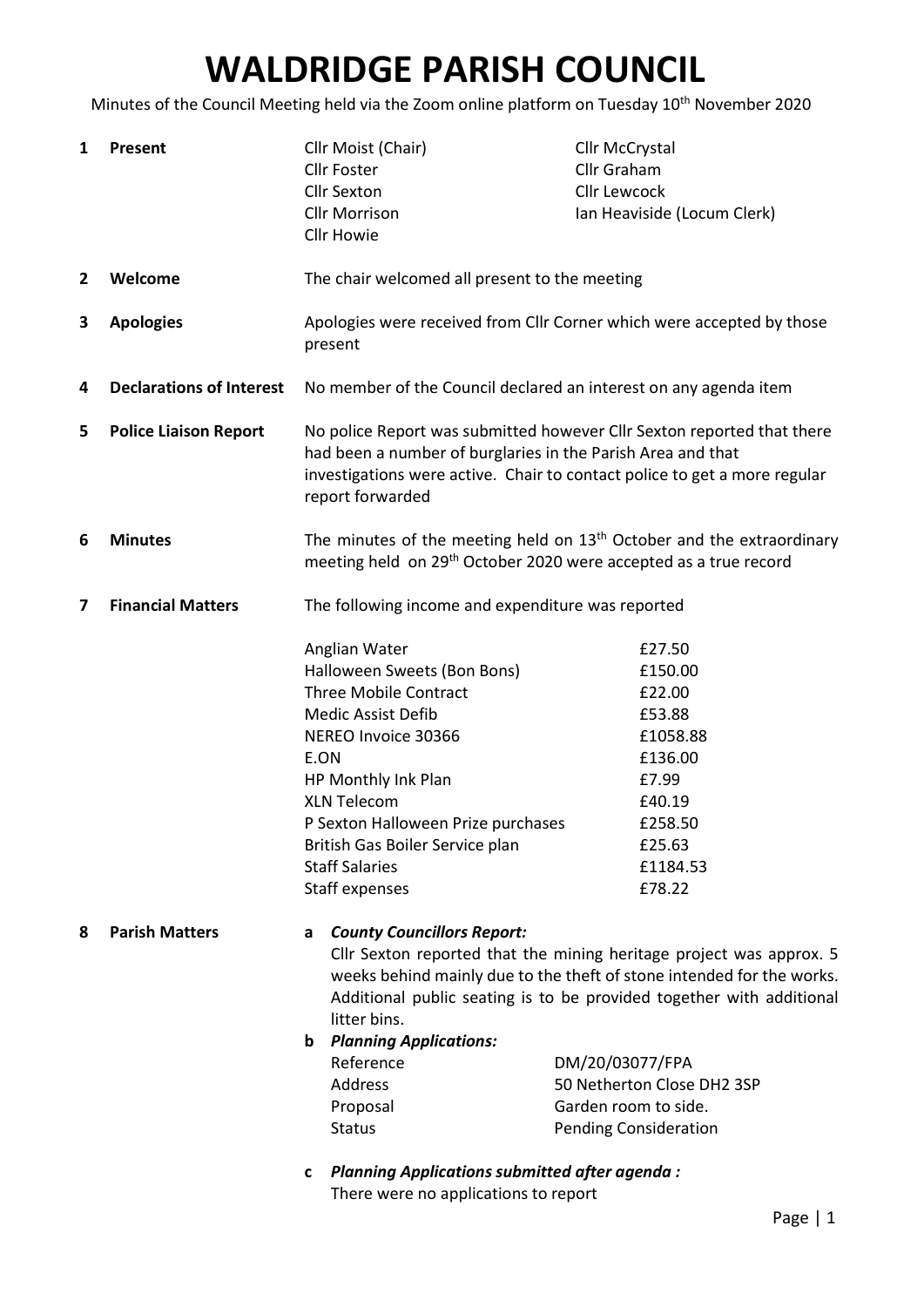| d | <b>Correspondence Received:</b>                                                                                                                                                                                                                                                                                                                                             |               |
|---|-----------------------------------------------------------------------------------------------------------------------------------------------------------------------------------------------------------------------------------------------------------------------------------------------------------------------------------------------------------------------------|---------------|
|   | As per the distributed correspondence log                                                                                                                                                                                                                                                                                                                                   |               |
| e | Correspondence Received after agenda:                                                                                                                                                                                                                                                                                                                                       |               |
|   | No Correspondence received after agenda published                                                                                                                                                                                                                                                                                                                           |               |
| f | <b>Public Competitions and Events:</b>                                                                                                                                                                                                                                                                                                                                      |               |
|   | The following events were proposed for 2021                                                                                                                                                                                                                                                                                                                                 |               |
|   | Event                                                                                                                                                                                                                                                                                                                                                                       | <b>Budget</b> |
|   | Xmas Singing and Brass on 3 or 4 nights at different                                                                                                                                                                                                                                                                                                                        | £500.00       |
|   | locations across the Parish & Best Decorated House                                                                                                                                                                                                                                                                                                                          |               |
|   | Discussion took place regarding engaging a professional<br>singer to lead Xmas singing and the locations. Enquiries to<br>be made if Puffing Billy would be a viable option and<br>whether we could co-incide with Xmas bell ringing. This is<br>to be finalised at the next meeting. It was proposed that a<br>budget of £500 be agreed for this event. 7 for 1 abstention |               |
|   | Big Spring clean - To start the year Village/MG/Wald Fell?                                                                                                                                                                                                                                                                                                                  | £100.00       |
|   | 4 <sup>th</sup> April Easter - possibly two locations Village & MG                                                                                                                                                                                                                                                                                                          | £150.00       |
|   | 16 <sup>th</sup> May - Beat the Bounds - Bigger event with different                                                                                                                                                                                                                                                                                                        | £200.00       |
|   | routes via Map my Walk etc Children / Adults different<br>abilities                                                                                                                                                                                                                                                                                                         |               |
|   | 5 <sup>th</sup> June - Summer Fair / BBQ - MG or Village                                                                                                                                                                                                                                                                                                                    | £500.00       |
|   | 7 <sup>th</sup> - 8 <sup>th</sup> August Waldridge Weekend inc Cinema event                                                                                                                                                                                                                                                                                                 | £8000.00      |
|   | Friday to Sunday Big investment but could be fantastic<br>(Paul Sexton)                                                                                                                                                                                                                                                                                                     |               |
|   | September - Parish Veg & Flower Show - Parish Rooms or                                                                                                                                                                                                                                                                                                                      | £500.00       |
|   | MG working with Allotment Society and private gardens                                                                                                                                                                                                                                                                                                                       |               |
|   | Halloween MG                                                                                                                                                                                                                                                                                                                                                                | £500.00       |
|   | <b>Awards Evening</b>                                                                                                                                                                                                                                                                                                                                                       | £400.00       |
|   | Other ideas for events were a history night and Autumn Fair                                                                                                                                                                                                                                                                                                                 |               |
| σ | The Woodland Trust: Although this is a great idea the fact that the                                                                                                                                                                                                                                                                                                         |               |

- g The Woodland Trust: Although this is a great idea, the fact that the Parish has no areas of land available makes it unviable
- h Official E Mail address and Domain it was unanimously agreed that the domain waldridgeparish.gov.uk would be applied for.
- i Parish Rooms refurbishment:

Prices to be obtained to install a new straight flight of stairs from the front door to the first floor and to block up the existing dog legged staircase. The area where the staircase is to be removed can be turned into storage.

The kitchen needs to be replaced

Quotations to be obtained and reported to future meeting

# k Xmas Clippings:

Online clippings to be drawn up and published

## l Help for the Vulnerable:

Investigations to be made into the potential to identify the most vulnerable in the Parish and target them for assistance.

# j Allotments:

An enquiry had been made for financial assistance from the Allotments Association for equipment purchase via Cllr Sexton. This matter was deferred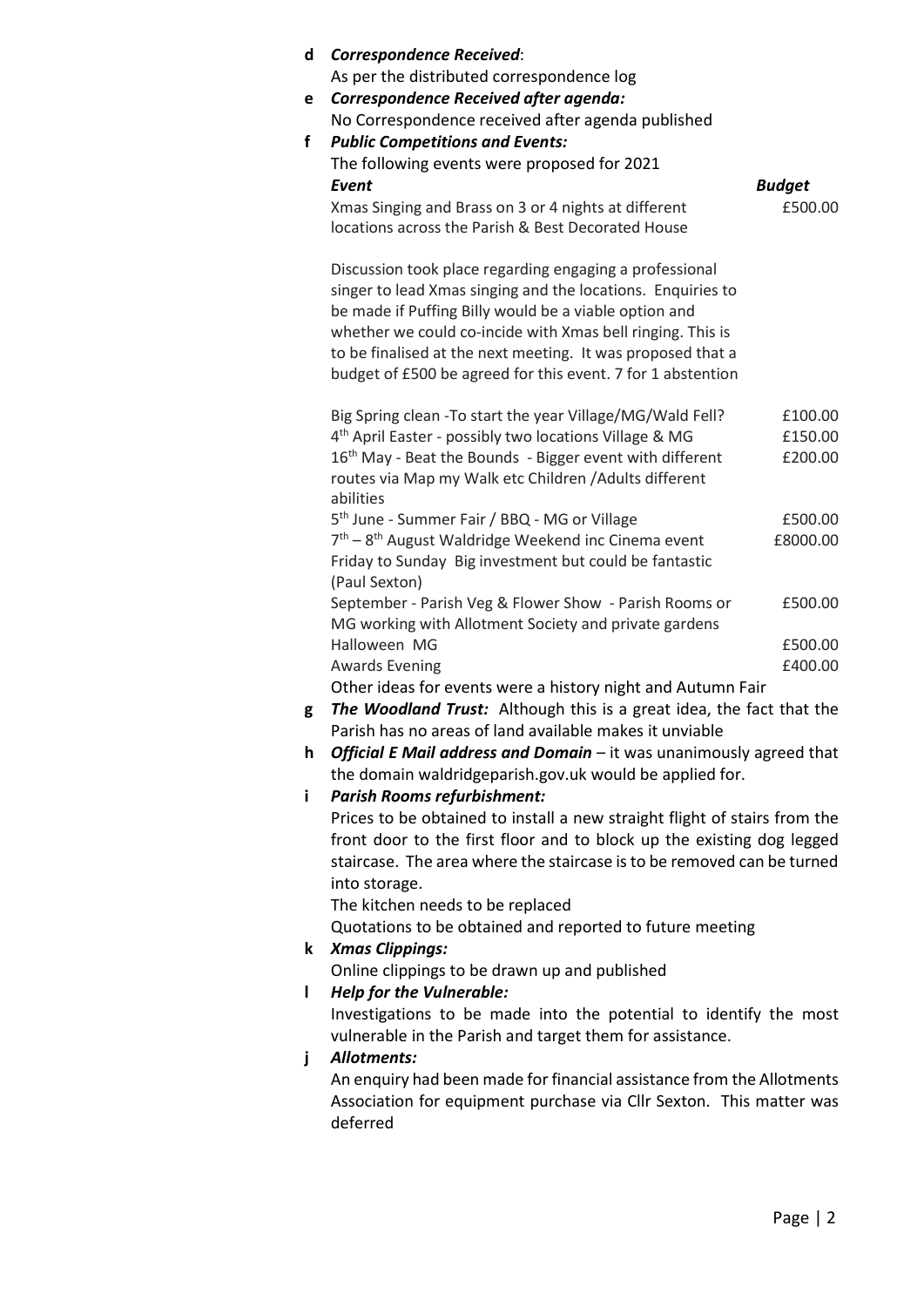#### 9 Confidential Staffing **Matters** Items to be discussed following the Exclusion of the Public and Press under The Public Bodies (Admission to Meetings) Act 1960 Sec 1 (2)

Matters discussed in this section will remain confidential and will only appear on the official minutes and not on the public ones.

10 Next Meeting Tuesday 12<sup>th</sup> January 2021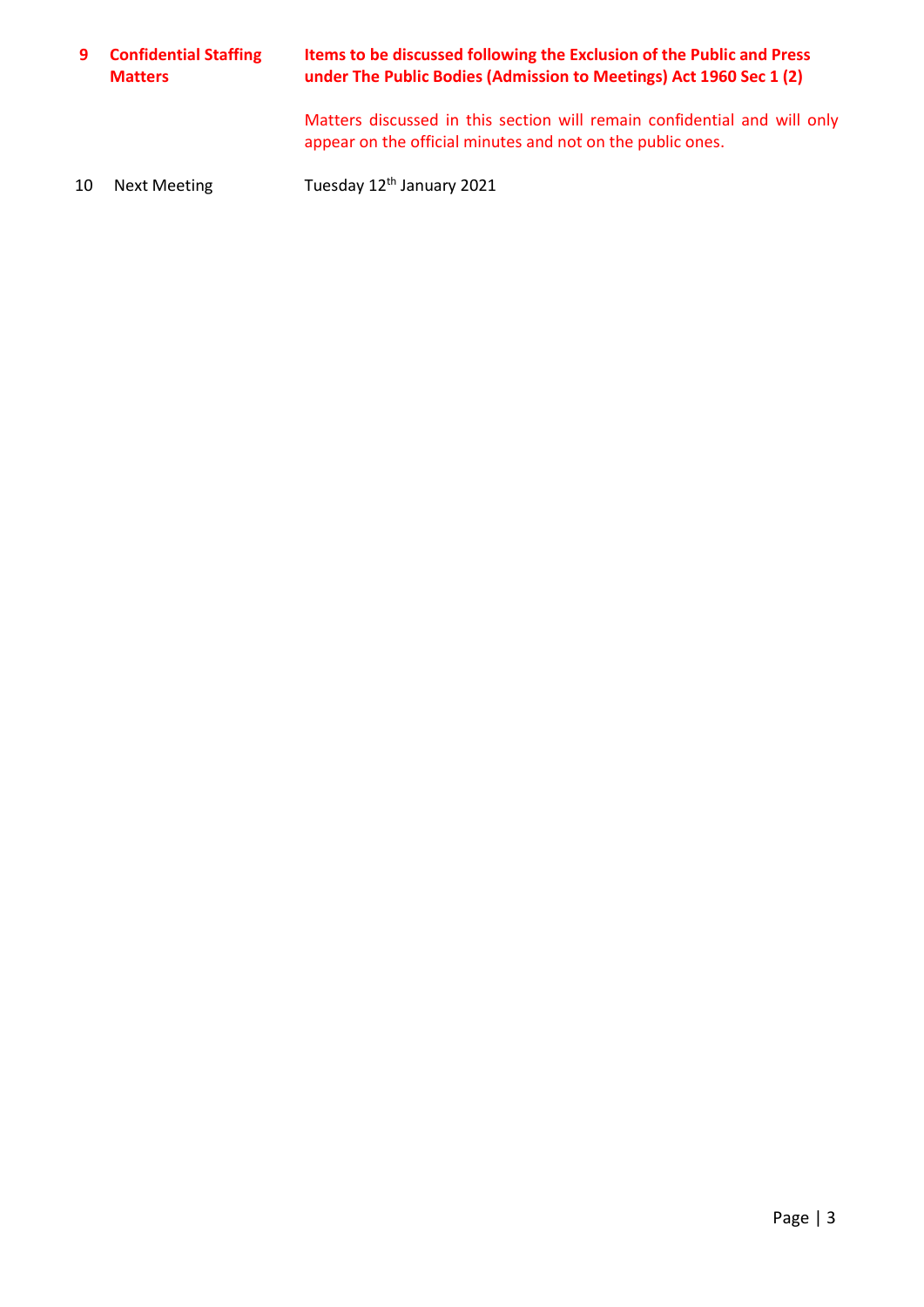Confidential Staffing **Matters** (excluded from public distribution)

### Grievance Investigation Update

Cllr Moist updated the meeting on the outstanding grievance

The appeal against the Councils decision on the grievance submitted by Sarah Wilson has now been considered and the original decision of the Council has been upheld

## Parish Clerk Position

Transitional HR are currently working on revised job description and contract of employment

## Caretakers Salary

Our caretaker, has a contract of employment which provides for 8 hours of paid work each week at £9.00 per hour which he regularly exceeds.

It has been observed that he has been paid 32 hours per month since April 2020 which isn't in accordance with his contract which, if averaged, would be 34.66 hrs per month. At his current rate this equates to an underpayment of £23.94 per month.

To date this underpayment amount is £167.58 since 1st April 2020

It was resolved unanimously to rectify this error